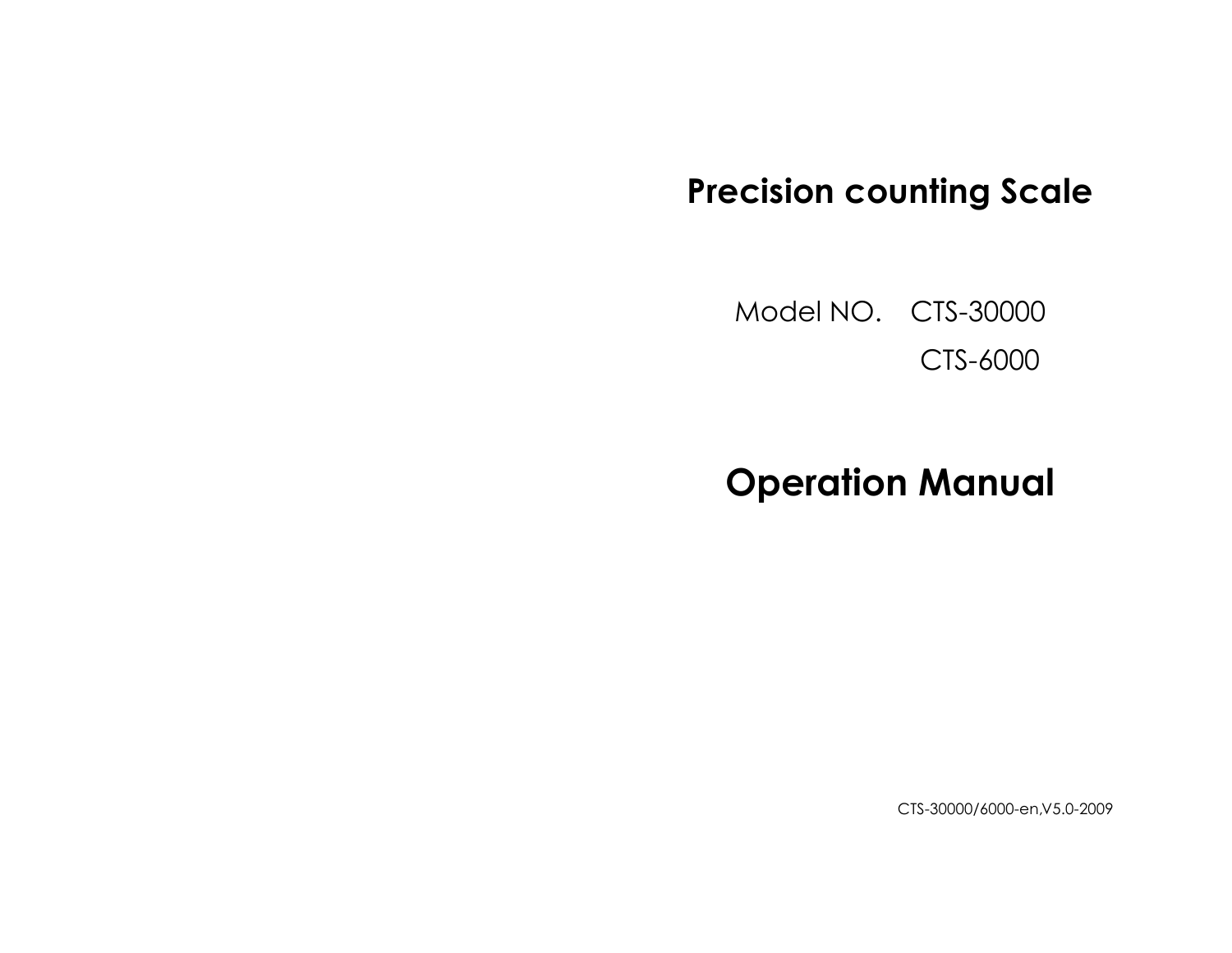# **TABLE OF CONTENTS**

| III. Keypad Functions -----------------------------------(2) |
|--------------------------------------------------------------|
|                                                              |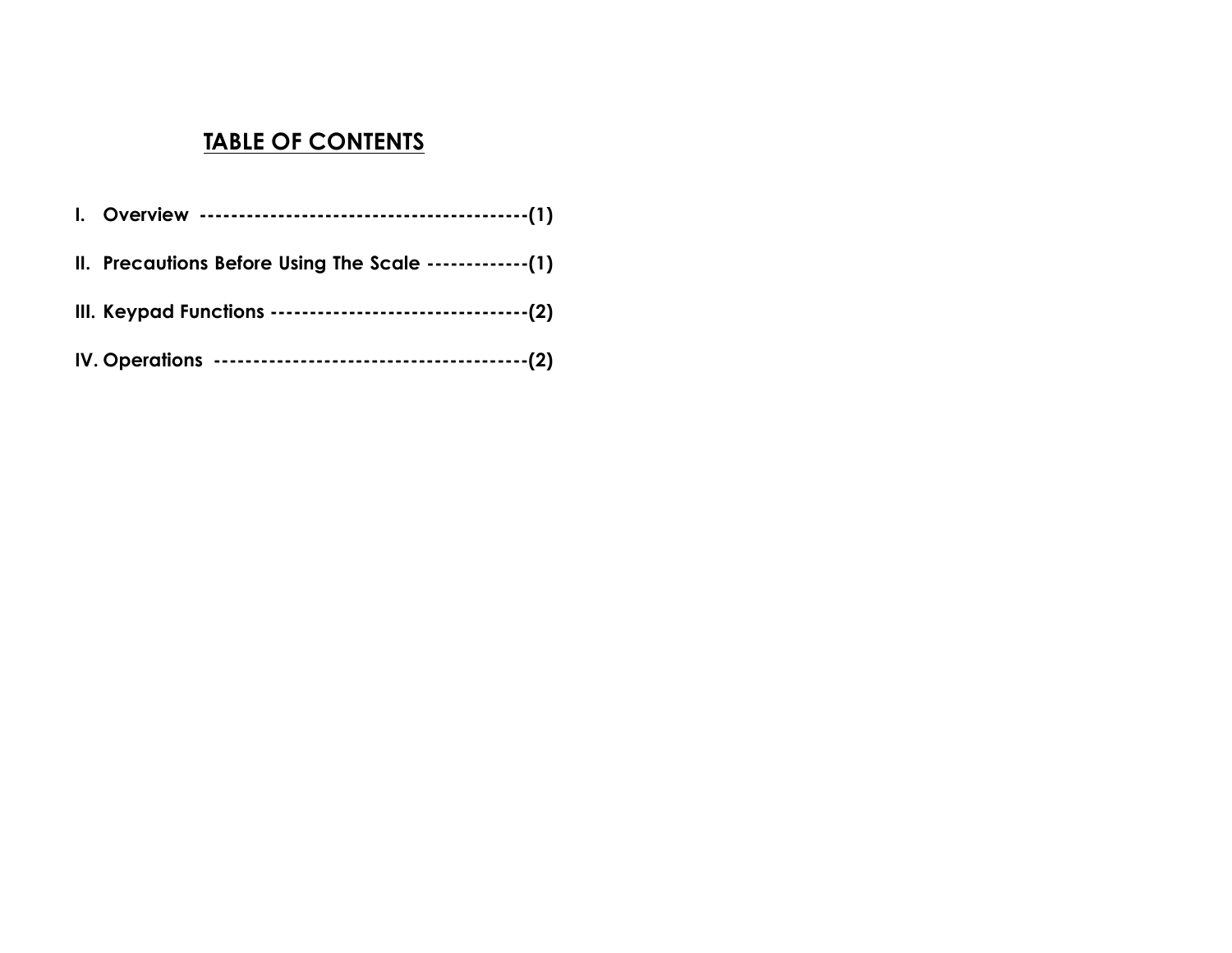When the scale does not read accurately, you may calibrate it with weight. Turn the scale on; press and hold  $\blacktriangleright$ 04 until the end of self-test.

It will show "**CAL**". Press**to a** to show "0"; place a weight (2/3 of the Max. Capacity is recommended) on the tray; input the value of the weight via numeric keys. The unit is kg. (Ex. The Max. Capacity is 3kg; the weight should be 2kg; then enter 2). After stable, press  $\rightarrow$  to confirm the entered. Now the calibration is end. (External calibration will not work when the error is outside the range of ±10% of Max. Capacity).

#### **(XVI) Recharging the battery**

When the battery voltage is low, the LOW POWER indicator will be shown. Please turn the scale off and then fully recharge it, otherwise the scale will automatically turn off. When recharging, a LED will light up on the panel. It will turn GREEN when fully charged. It takes approximately **8 hours** to fully charge the battery.

#### **Additional Remark about recharging**:

Whether scale panels "In Charge" LED or adapter's LED is turned into green when recharging, both mean the batteries are fully charged. Please rest assured to use.

#### **I. Overview**

The CTS series electronic counting scale uses high precision sensors and the latest Microchip technology. It is specially designed and manufactured for accurate weighing and counting functions. This manual is a guide and subject to change or correction. Please check our website for the most recent operation manual or notes.

#### **II. Precautions Before Using The Scale**

- 1. Do not let the scale get wet and do not place it in an environment with extreme temperature or humidity.
- 2. Do not shock the scale and do not exceed the capacity.
- 3. If the power is low or the scale automatically power off, please charge the battery for a full 8 hours before use. Incomplete charging can damage the battery.
- 4. Before using the scale, place it on a stable platform and adjust its feet to make the scale level.
- 5. Working conditions:
	- 1) The operating temperature should be: 0℃~40℃
	- 2) Alternative Power Supplies:
		- ① 7.4V / 0.4A AC/DC power adaptor
		- ② DC 6V/1.5Ah NI-MH batteries.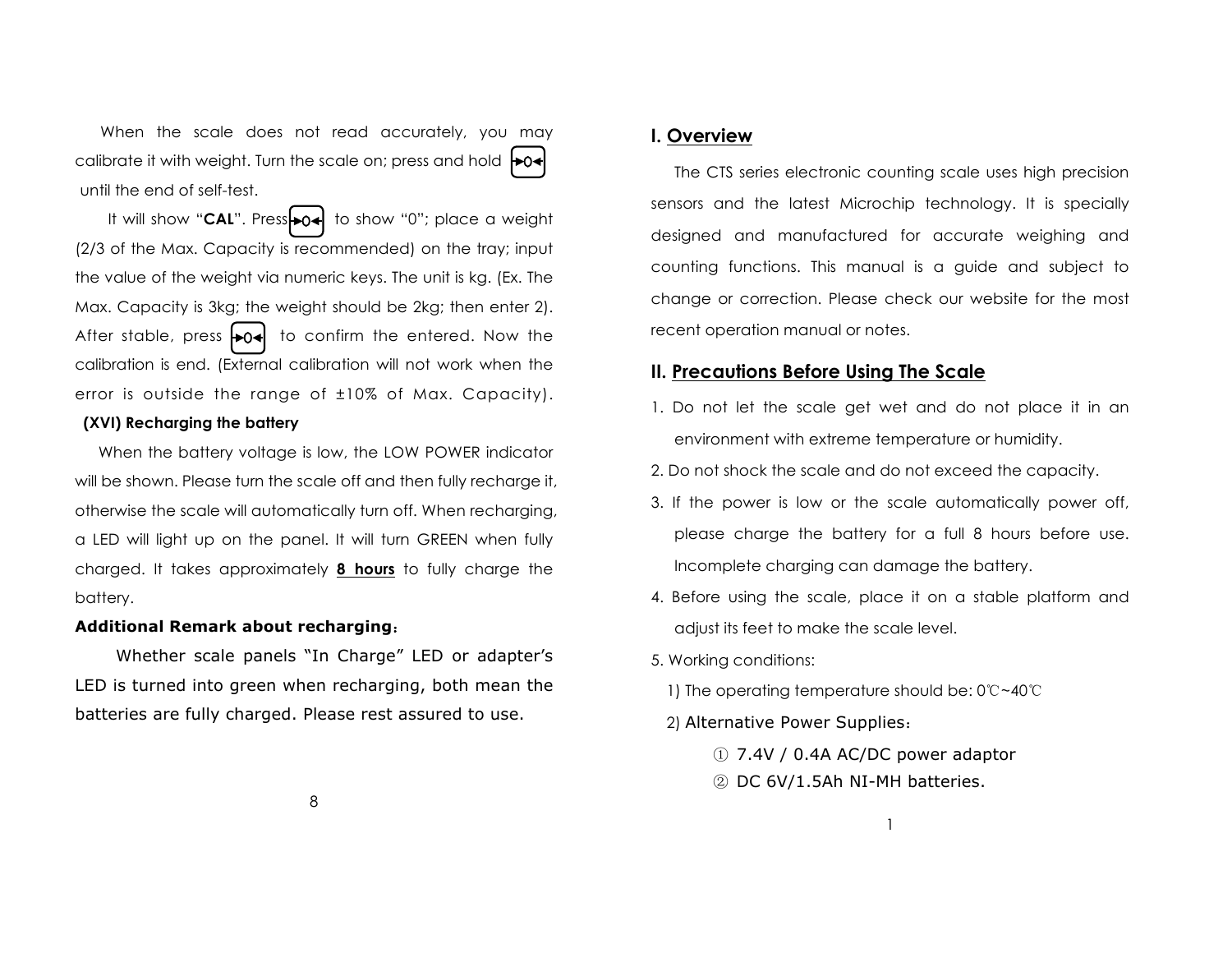# **III. Keypad Functions**

- $0$  |  $\sim$  | 9 | : Numeric keys
- : Decimal point key and **Unit conversion key**
- $\rightarrow$ 0 $\parallel$  : If there is a minor weight displayed, without anything on the pan; hit the zero key to clear the display.
- $\leftarrow$  : Use this key to subtract the container's weight. Indicate that the current weight reading is net weight**.**
- : This key is used for total count accumulation.
- : Use this key to clear the total count accumulation.  $(M<sub>+</sub>)$
- $\left(\begin{array}{c} N \ \end{array}\right)$  : Use this key to eliminate the count check entries.
- $\frac{N}{\blacktriangle}$  : Use this key for checking the number entry confirmation.
- $\frac{g}{N}$
- $\mathbf{C}$  : Use this key to clear the readings entered.
	- : Used when manually keying in the unit weight.
- $\therefore$ : Sample Key . Used when keying in a sample amount.

# **IV. Operations**

#### **(I) Power on-**

Remove all objects from the tray; push the switch to **"ON**" to turn the scale ON. The scale will self test and then go to

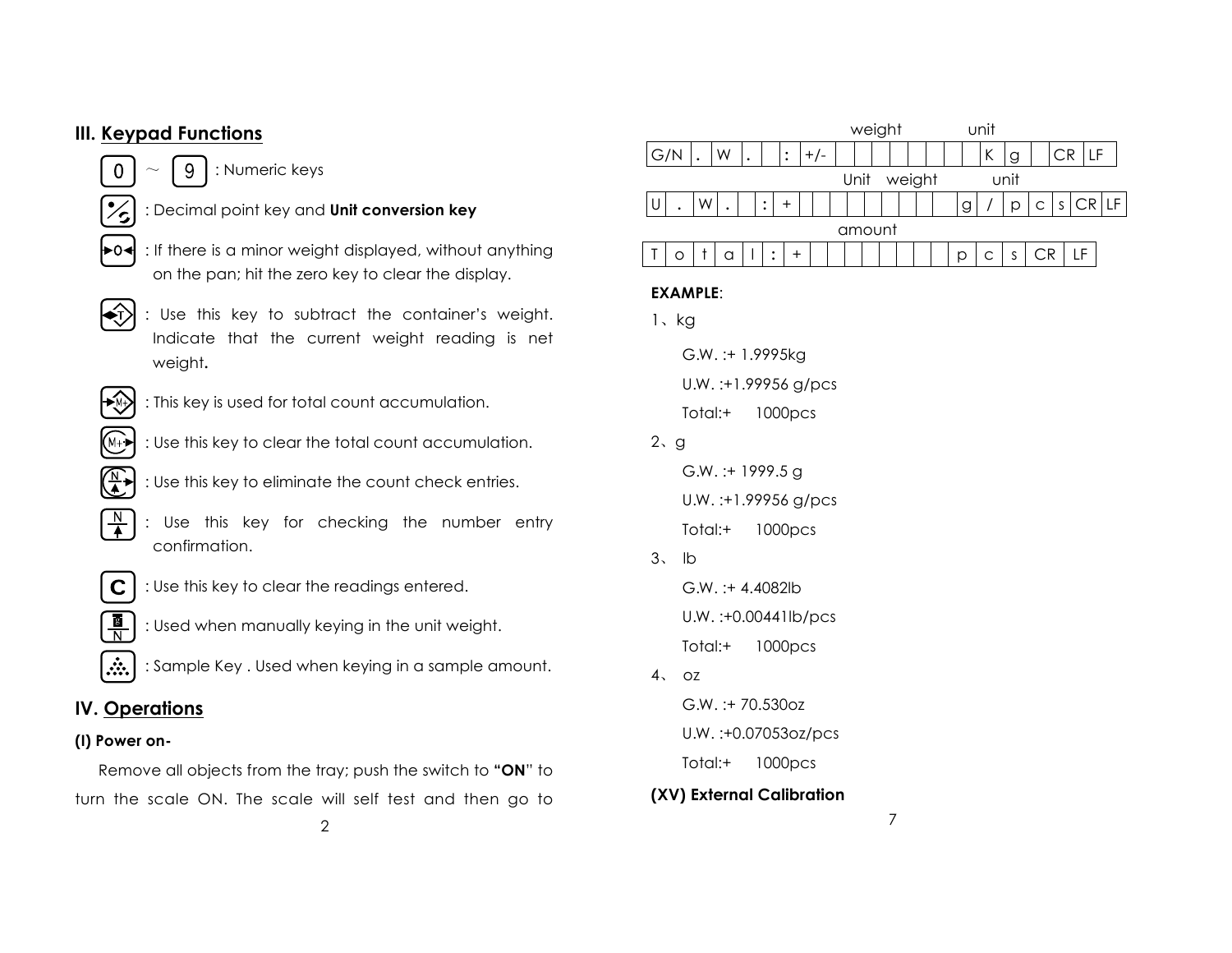(turn auto-average on). Press  $\leftarrow$ T $\right>$  key to change, press  $\rightleftharpoons$ 0 $\leftarrow$ to confirm.

#### **(XIII) Setting backlight**

Turn the scale ON, Press and hold  $\int$  until the end of the self-test, the display will show "AUTO"(AUTO backlight) or "OFF"(disable backlight) or "ON" (Backlight is ever lighting) Press  $\leftrightarrow$ T key to alternate, press  $\leftrightarrow$ O $\leftrightarrow$  to confirm.

#### **(XIV) Setting of communication (optional)**

Turn the scale ON, press and hold  $\mid 2 \mid$  unitl the end of the self-test, it will display the Baud Rate preset, select one (2400、 4800 or 9600) by pressing  $\leftrightarrow$  confirm it by pressing  $\leftrightarrow$  0 $\leftrightarrow$  Enter the selection of communication modes, select one (ST—output when the reading is stable, Co-continue output). Press change and press  $\blacktriangleright$  0 $\blacktriangleleft$  to confirm.  $\overline{\phantom{a}}$ 

#### **RS-232 Communication format**

Baud Rate : 2400、4800、9600

Data Bit : 8

Parity : N(None)

Stop Bit : 1

Code : ASCII

## **Data Format: G=GROSS N=NET**

normal weighing mode.

#### **(II) Power off-**

Push the switch to " **OFF**" to turn the scale OFF.

**(III) Zero function -**

## **Zero range: + 2% of max. capacity**

Press  $\rightarrow$  0 $\rightarrow$  key to return the display to zero in case there is any zero drifting with nothing on the tray.

## **(IV) Tare function -**

Place the container on the pan, press  $\leftarrow$  key to subtract the container's weight. When the displayed number is stable,

will be shown. Remove the container, the display will show the gross weight companied by a negative sign. Press the Tare key again to cancel Tare mode.

## **(V) Unit weight setting**

A known unit weight can be inputted directly by entering the value first then followed by pressing  $\frac{g}{N}$  key.

## **(VI) Unit weight by sampling**

- 1. Put the objects intended for sampling on the pan.
- 2. Input the number of the objects, this number will blink in the Unit Weight display.
- 3. Press  $\left|\mathbf{A}\right|$  Key, the calculated unit weight will then be shown in the Unit weight display, the total quantity will then be displayed.

## **(VII) Counting check**